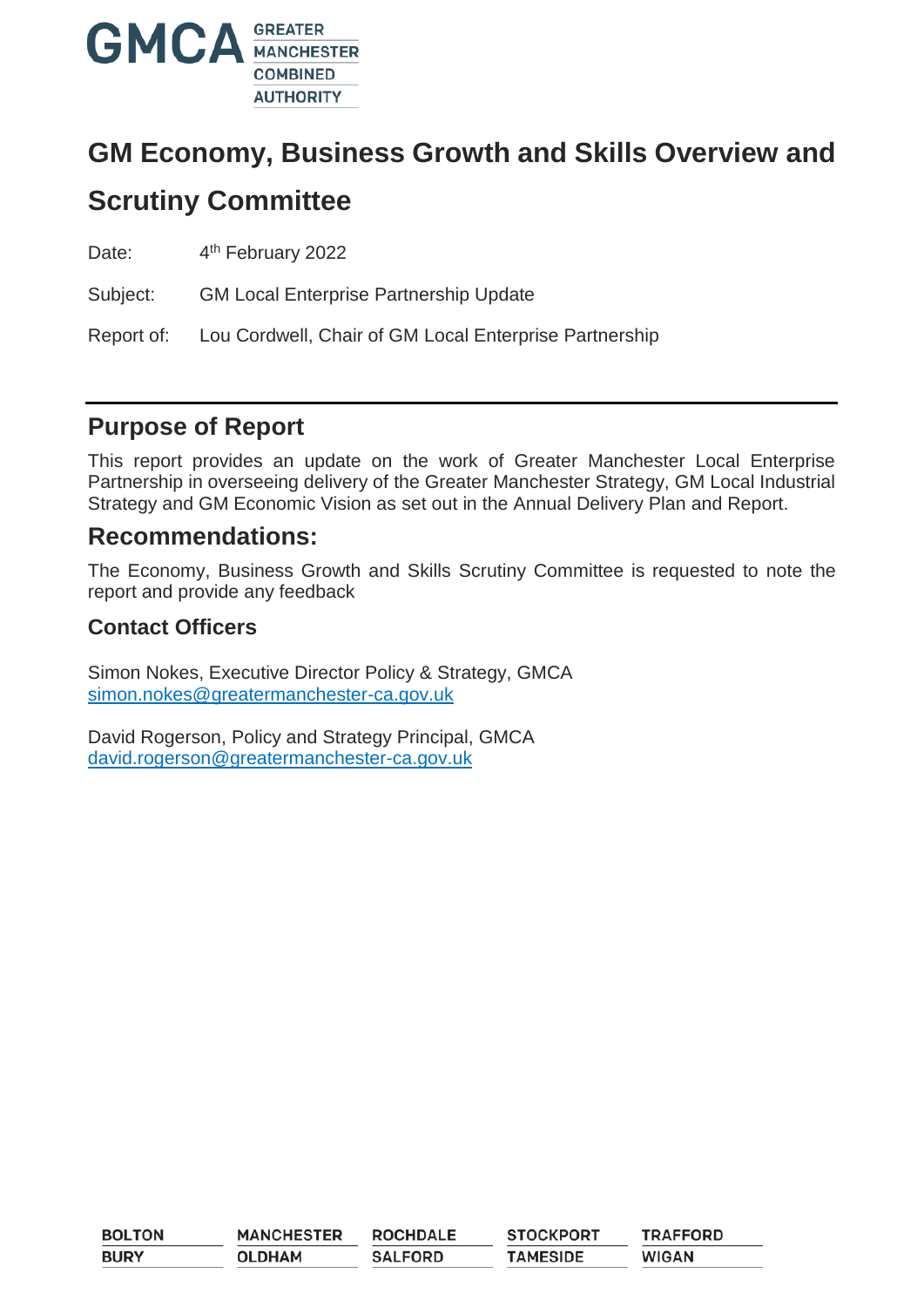### **Equalities Impact, Carbon and Sustainability Assessment**

The GM Economic Vision provides a blueprint for remodelling the city-region's economy. It includes a range of long-term initiatives to help businesses innovate more effectively and become more productive, creating a greener and more resilient Greater Manchester.

This includes a clear commitment to tackle inequalities, embrace diversity and recognise the importance of civil society with actions aiming to encourage diversity in company leadership and workforce and turn Greater Manchester into a living wage city-region.

The Vison also builds on GM's bold target of carbon neutrality by 2038 and will support Greater Manchester in driving the UK as a global leader in low carbon innovation.

**Risk Management** N/A

**Legal Considerations** N/A

**Financial Consequences – Revenue** N/A

**Financial Consequences – Capital** N/A

**Number of attachments to the report: 2**

**Comments/recommendations from Overview & Scrutiny Committee**  Short paragraph to be included here:

**Background Papers** N/A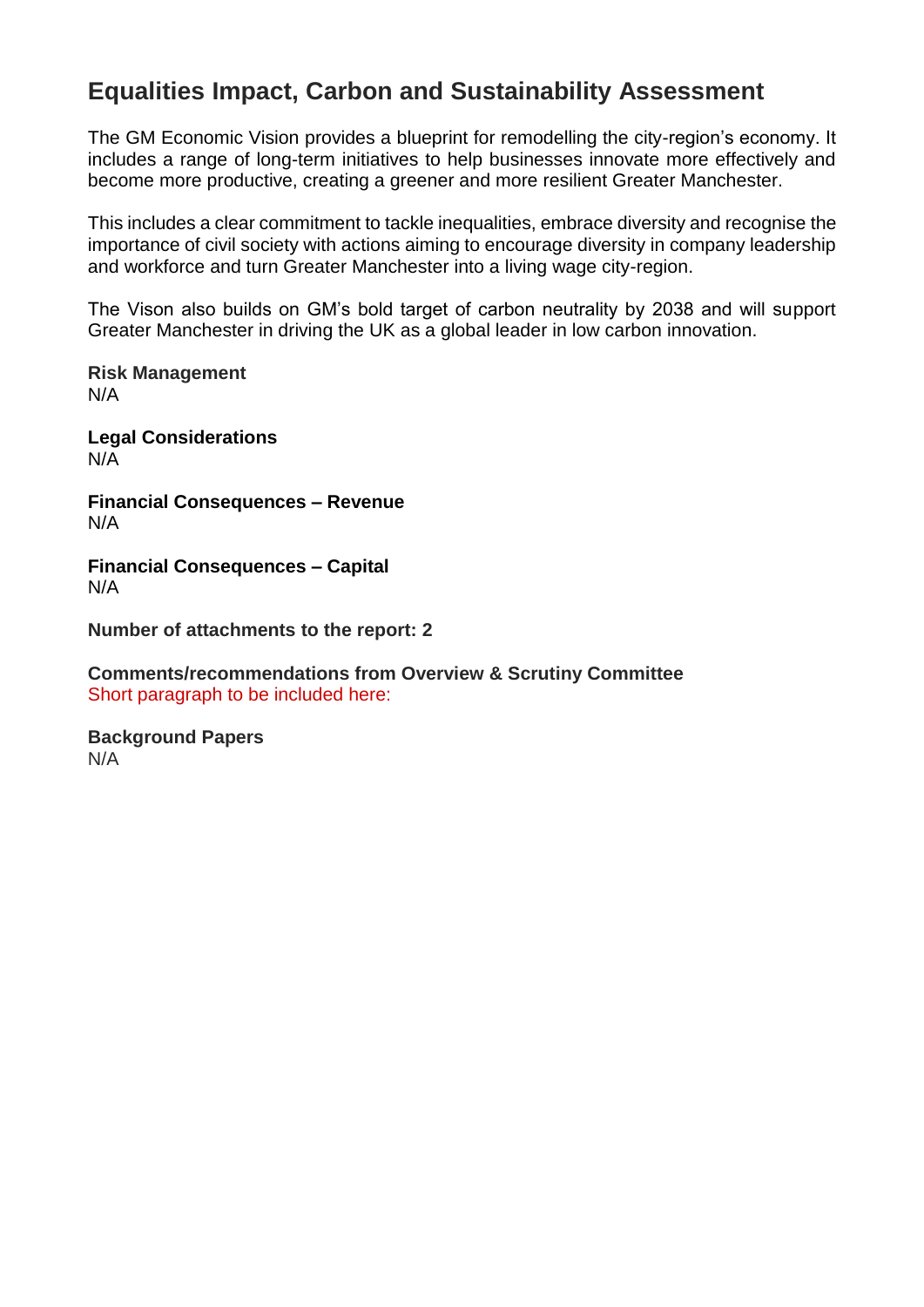## **1. INTRODUCTION**

- 1.1 The Greater Manchester Local Enterprise Partnership (GM LEP) is a private-sector led, voluntary partnership sitting at the heart of the city region's governance arrangements, ensuring that business leaders are empowered to work with GMCA to set the strategic course, agree priorities, determine local economic priorities and drive growth and job creation within the city region.
- 1.2 It works alongside and in partnership with the Greater Manchester Combined Authority (GMCA), offering leadership, insight, guidance and constructive challenge as we take forward our strategic ambitions.
- 1.3 Together, GM LEP and the GMCA provide a robust set of decision-making and governance structures in delivering our shared vision for Greater Manchester to be one of the best places in the world to grow up, get on and grow old.

## **2. GM LEP ANNUAL DELIVERY PLAN AND REPORT**

- 2.1 GM LEP published its 2020/21 Annual Delivery Plan which set out the key actions and performance indicators require to realise the ambitions of the Greater Manchester Strategy and Local Industrial Strategy.
- 2.2 It outlined the key activities the GM LEP will lead on to drive the strategic development of Greater Manchester forward; the key milestones for LGF projects and wider growth programmes; and set out how the GM LEP would operate and develop as a Strategic Board in 2020/21.
- 2.3 The LEP has now produced an end of year Annual Delivery Report setting out the progress made in realising these ambitions and has updated the Annual Delivery Plan to reflect the LEP's developing priorities for 2021/22.

## **3. ANNUAL DELIVERY REPORT 2020/21**

- 3.1 The report at Appendix 1 highlights the LEP's progress in achieving its priorities in 2020/21 and, in line with the approach adopted by the LEP in 2019 to structure Board meetings, is set out to reflect the key themes of Strategy, Governance and Performance.
- 3.2 This includes:
	- **Strategy:** Driving the strategic agenda through the Greater Manchester Strategy; GM Local Industrial Strategy; and GM Economic Vision
	- **Governance:** Strengthening the LEP's governance procedures through refreshing Board membership; maintaining transparency and accountability; and further developing partnership and engagement
	- **Performance:** Delivering on LEP priorities through programmes supported by the Local Growth Fund; Get Building Fund and LEP Capacity Funding along with projects with key partners such as TfGM, the Growth Company and GMCA